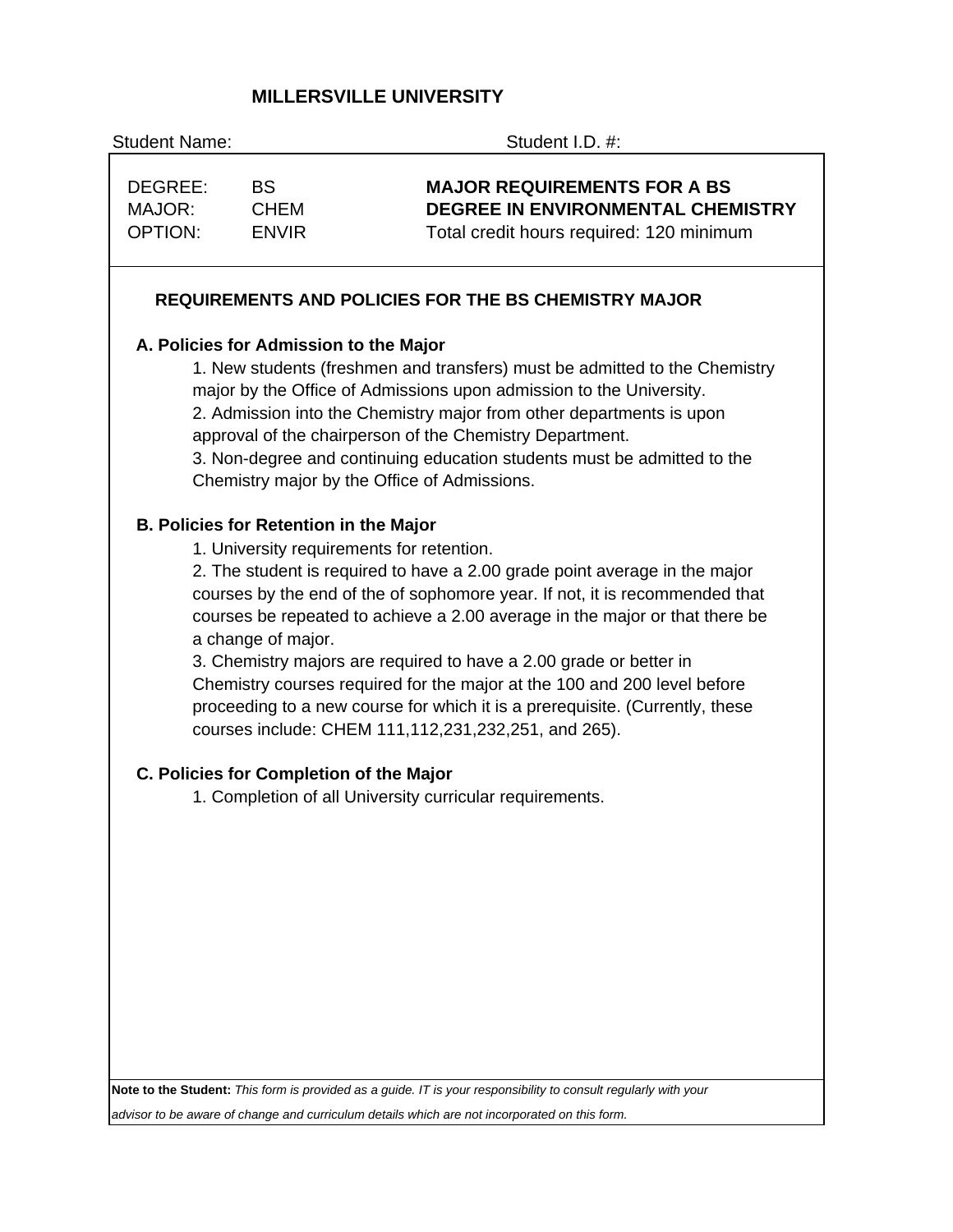# **MAJOR SEQUENCE AND DEGREE REQUIREMENTS**

Other Requirements: **31.0-32.0 Credits**

Major: **BS CHEMISTRY** When applicable, up to six of the **REQUIRED** Option: **ENVIRONMENTAL RELATED** courses may be credited toward the Major Field Requirements: **50.0 Credits** Liberal Arts Core subject to normal distribution rules.

| Course      |       | No. Short Title                                      | C.H.        | Grade | Course      |                | No. Short Title                                         | C.H. Grade |
|-------------|-------|------------------------------------------------------|-------------|-------|-------------|----------------|---------------------------------------------------------|------------|
|             |       | <b>REQUIRED CHEMISTRY COURSES (46.0 Credits)</b>     |             |       |             |                | <b>REQUIRED RELATED (31.0-32.0 credits)</b>             |            |
|             |       |                                                      |             |       |             |                |                                                         |            |
| <b>CHEM</b> |       | 111 Intro Chemistry I                                | 4.0         |       |             |                | Mathematics (12.0 credits)                              |            |
| <b>CHEM</b> |       | 112 Intro Chemistry II                               | 4.0         |       | <b>MATH</b> |                | 161 Calculus I                                          | 4.0        |
| <b>CHEM</b> |       | 188 Freshman Seminar                                 | 1.0         |       | <b>MATH</b> |                | 211 Calculus II                                         | 4.0        |
| <b>CHEM</b> |       | 231 Organic Chem I                                   | 4.0         |       | <b>MATH</b> |                | 311 Calculus III                                        | 4.0        |
| <b>CHEM</b> |       | 232 Organic Chem II                                  | 4.0         |       |             |                |                                                         |            |
| <b>CHEM</b> |       | 251 Inorganic Chem I                                 | 3.0         |       |             |                | Physics (10.0 credits)                                  |            |
| <b>CHEM</b> |       | 265 Quant Analysis                                   | 4.0         |       | <b>PHYS</b> |                | 231 Physics I with Calc                                 | 5.0        |
| <b>CHEM</b> |       | 375 Environmental Chem                               | 4.0         |       | <b>PHYS</b> |                | 232 Physics II with Calc                                | 5.0        |
| <b>CHEM</b> |       | 341 Physical Chem I                                  | 4.0         |       |             |                |                                                         |            |
| <b>CHEM</b> |       | 342 Physical Chem II                                 | 4.0         |       |             | <b>Biology</b> |                                                         |            |
| <b>CHEM</b> |       | 465 Analytical Chem                                  | 4.0         |       |             |                | Competency equivalent to BIOL 100*                      |            |
| <b>CHEM</b> |       | 476 Environmental Chem II                            | 4.0         |       |             |                |                                                         |            |
| <b>CHEM</b> | 487   | Seminar in Chem I                                    | 0.5         |       |             |                | Select 3 courses from the following: (9.0-10.0 credits) |            |
| <b>CHEM</b> | 488 - | Seminar in Chem II                                   | 0.5         |       | <b>BIOL</b> |                | 241 Principles of Ecology                               | 3.0        |
| <b>CHEM</b> |       | 498 Independent Study                                | 1.0         |       | <b>ESCI</b> |                | 245 Environm. Meteorology                               | 3.0        |
|             |       |                                                      |             |       | <b>ESCI</b> |                | 349 Chem of Atmosphere                                  | 3.0        |
|             |       |                                                      |             |       | <b>ESCI</b> |                | 426 Groundwater Geo.                                    | 3.0        |
|             |       |                                                      |             |       | <b>GEOG</b> |                | 202 Resources & Env.                                    | 3.0        |
|             |       | <b>CHEMISTRY ELECTIVES (4.0 Credits)</b>             |             |       | <b>OSEH</b> |                | 321 Industrial Hygiene                                  | 4.0        |
| <b>CHEM</b> |       | 312 Chem in Nanotech                                 | 3.0         |       |             |                |                                                         |            |
| <b>CHEM</b> |       | 324 Plant Biochemistry                               | 4.0         |       |             |                | *Competency may be demonstrated by one of the           |            |
| <b>CHEM</b> |       | 326* Biochemistry I                                  | 4.0         |       | following:  |                |                                                         |            |
| <b>CHEM</b> |       | 327 Biochemistry II                                  | 4.0         |       |             |                | 1) a course grade of "A" or "B" in AP Biology           |            |
| <b>CHEM</b> |       | 328 Analytical Biochem Lab                           | 1.0         |       |             |                | 2) a score of 3 or better in the national AP exam       |            |
| <b>CHEM</b> |       | 381 Polymer Chem I                                   | 4.0         |       |             |                | 3) a successful score on the CLEP exam                  |            |
| <b>CHEM</b> |       | 391 Advanced Lab I                                   | 1.0         |       |             |                | 4) a passing grade for General Biology (BIOL 100)       |            |
| <b>CHEM</b> |       | 392 Advanced Lab II                                  | 1.0         |       |             |                |                                                         |            |
| <b>CHEM</b> |       | 300 Cooperative Educ                                 | 3.0         |       |             |                | <b>General Electives (as necessary)</b>                 |            |
| <b>CHEM</b> | 400   | Cooperative Educ                                     | 3.0         |       |             |                |                                                         |            |
| <b>CHEM</b> |       | 435 Adv. Organic Chem                                | 3.0         |       |             |                |                                                         |            |
| <b>CHEM</b> |       | 452 Inorganic Chem II                                | 3.0         |       |             |                |                                                         |            |
| <b>CHEM</b> |       | 486 Topics in Chemistry                              | $1.0 - 4.0$ |       |             |                |                                                         |            |
| <b>CHEM</b> |       | 489 Department Honors                                | $1.0 - 3.0$ |       |             |                |                                                         |            |
| <b>CHEM</b> |       | 498 Independent Study                                | $1.0 - 3.0$ |       |             |                |                                                         |            |
| <b>CHEM</b> |       | 499 Department Honors                                | $1.0 - 3.0$ |       |             |                |                                                         |            |
|             |       |                                                      |             |       |             |                |                                                         |            |
|             |       | * This elective is recommended for the Environmental |             |       |             |                |                                                         |            |
|             |       | Option by the American Chemical Society.             |             |       |             |                |                                                         |            |
|             |       |                                                      |             |       |             |                |                                                         |            |